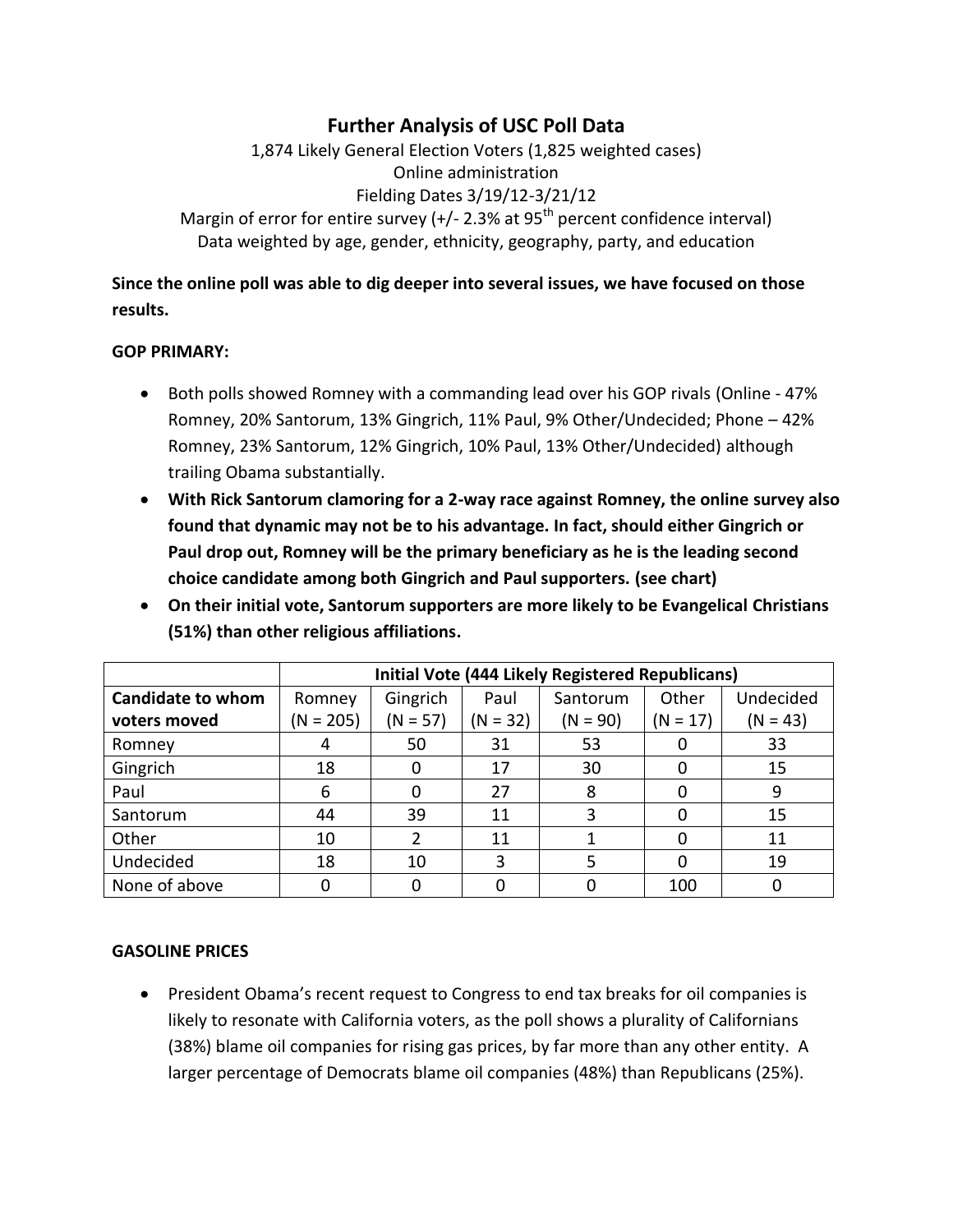- The vast majority of all Californians say rising gas prices have caused them to cut back driving at least a little (62% Total, 59% White, 74% Latino). A slightly greater percentage of Republicans have cut back in driving (64%) compared to Democrats (61%).
- Also, the majority of all respondents report they are at least somewhat more likely to buy a more fuel-efficient car the next time they buy a car (64% Total, 65% White, 59% Latino). A larger percentage of Democrats (80%) are more likely to buy a fuel-efficient car for their next purchase compared to Republicans (67%).
- Roughly half of Californians drive just over one-half hour or more each day (51% Total, 47% White, 59% Latino).

### **CONTRACEPTION**

- Californians strongly support (67%) requiring health insurance plans to cover contraception. A much larger percentage of California Democrats and independents support the requirement for contraception coverage (84% and 70%, respectively) than Republicans (43%).
- However, Californians were less enthusiastic about the White House's compromise that allows religious affiliated employers to opt out of paying for contraception and, instead requires insurers to provide contraception as 51% support it while 32% oppose it and 17% are undecided. Sixty-two percent of Democrats, 51% of Decline-to-State voters, and just 36% of Republicans supported the compromise.
- There is a significant gender gap on the issue of contraception coverage. Notably, three quarters of women (74%, 57% *strongly*) in California support requiring health insurance companies to cover contraception whereas 58% of men support the requirement.
- California Republican women are mixed with respect to which party better represents their views on the use of contraception. Thirty-nine percent each of Republican married and separated/divorced/widowed women feel that neither party best represents their views on the use of contraception, which is greater than the 34% and 28% respectively who feel that Republicans best represent their views. In addition, 32% of Republican single women feel that the Republican party best represents their views followed closely by Democrats and no party at 27%.

### **TAX INITIATIVES**

- Both the online and phone polls found a solid majority of voters support for the governor's new tax initiative when presented as a "concept statement" (64% favor on the phone survey vs. 63% favor online).
- The online survey also tested the full "Title and Summary" as produced by California's Attorney General. The unique methodology of an online survey allows respondents to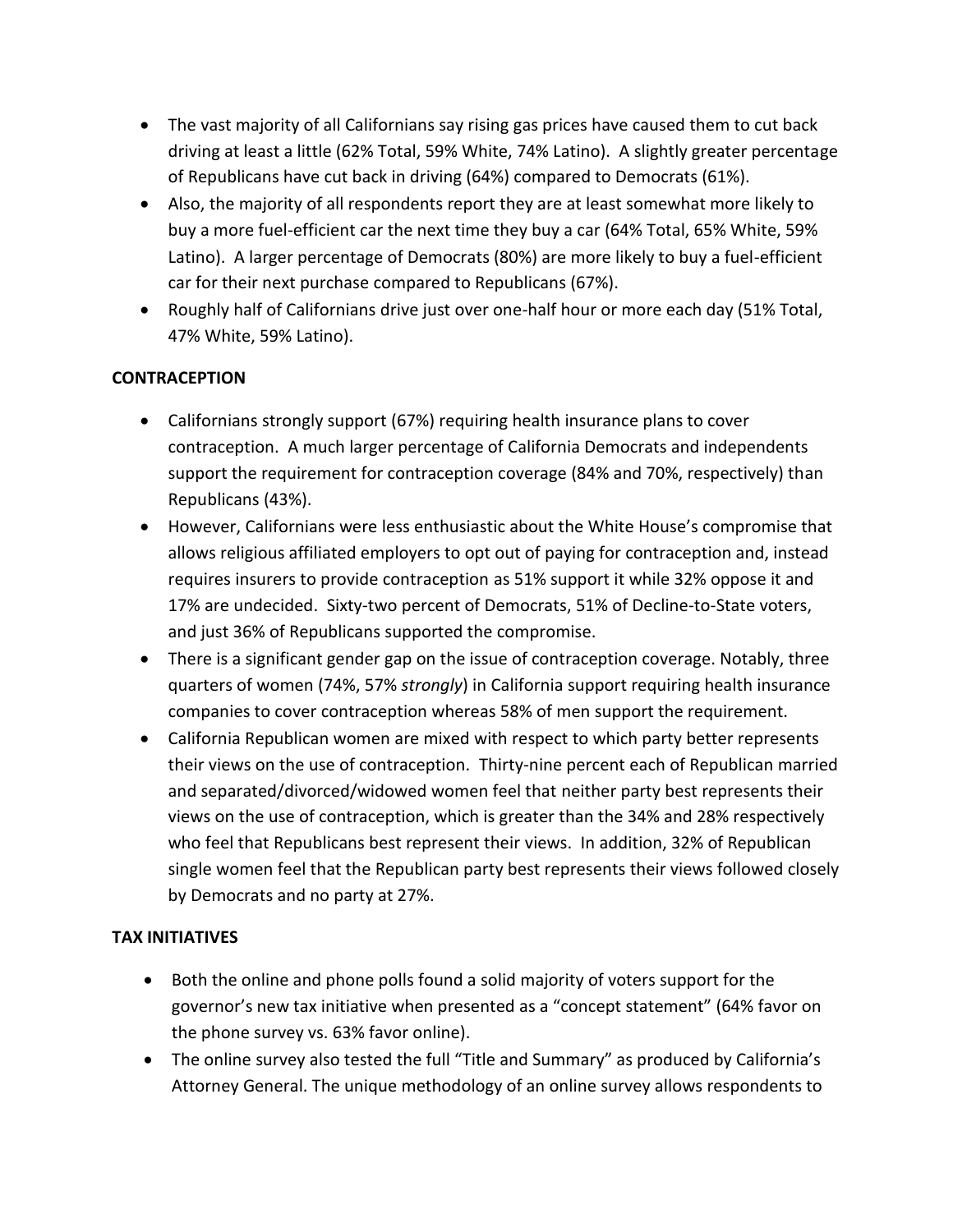read the title and summary, just as they would the official voter guide from the Secretary of State's office. The title and summary of the Governor's new "unified" measure still garnered a majority support, though lower than the "concept statement" as 59% support the measure after reading the full title and summary. The major change occurred in intense support, as 26% of voters *strongly* support the governor's measure based on the title and summary compared to 32% who *strongly* support the concept of it. Interestingly, opposition for both the concept and the full title and summary remained identical at 30%, while the number of undecided voters rose to 11% in the title and summary vote from 7% in the concept question.

#### **PRIVACY**

- Eighty-two percent of Californians on the phone and 78% of Californians online were very or somewhat concerned about internet and smartphone companies collecting personal information.
- In both polls, on a scale from zero ("no trust to be responsible") to ten ("complete" trust") Twitter was perceived the least responsible with personal information (phone mean = 2.4, online mean = 2.2), while Apple was judged to be most responsible (phone mean = 4.6, online mean = 4.1).

#### **ENTERTAINMENT AND TECHNOLOGY INDUSTRIES**

- Californians from both modes overwhelmingly view the technology industry as more important to California's economy than the entertainment industry but the difference is greater for the phone compared to online (phone – 65% technology vs. 17% entertainment; online – 39% technology [Rep – 47%, Dem – 36%] vs. 12% entertainment  $[Rep - 11\%, Dem - 13\%]$ .
- In addition, both modes greatly view websites that illegally pirate movies and music without permission as stealing and not censorship (phone – 56% stealing vs. 32% censorship; online – 44% stealing vs. 16% censorship).

#### **TECHNOLOGY OWNERSHIP/USE**

- A huge majority of all Californians have a computer in the home (96% online, 87% phone), roughly one-half of Californians own a smartphone (57% online, 46% phone), and smaller percentages of Californians have an IPad (32% online) and an e-reader (28% online).
- In general, Californians who responded online are slightly more technologically-savvy than Californians who responded on the phone. In the online poll, a slightly higher percentage of Republicans own an iPad/tablet (35%) and e-reader (32%) than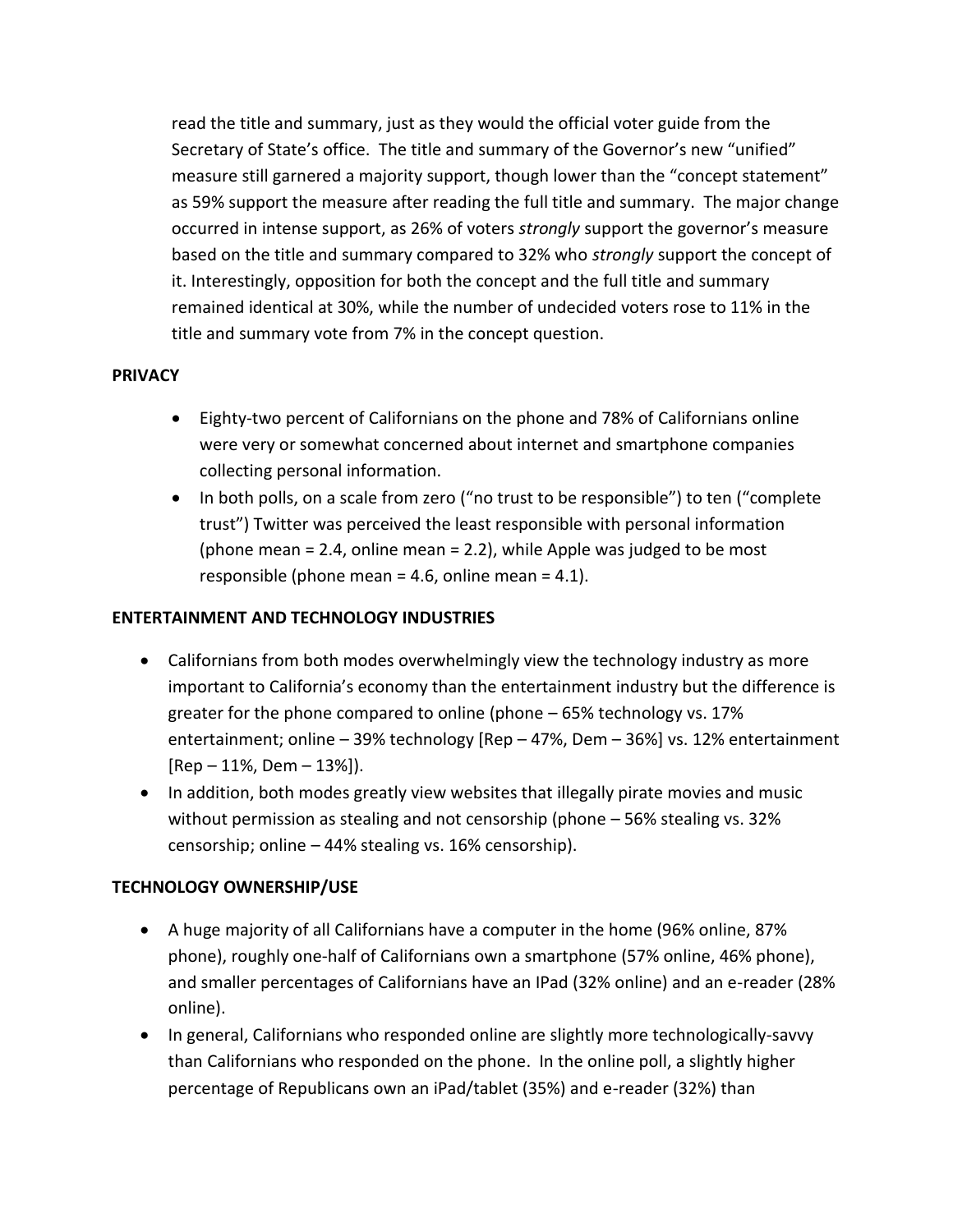Democrats (30% and 27%, respectively). In contrast, in the online poll a slightly higher percentage of Democrats own a smartphone (50% Rep, 61% Dem)

 Facebook is far and away the most used social network in California. Forty-four percent of Californians on the phone and 57% of Californians online use Facebook weekly or more. The remaining social networks (i.e, Twitter, LinkedIn, and Google Plus) are used less than 20% for both modes.

### **READING**

- Eighty-four percent of Californians on the phone and 74% of Californians online read "a lot" or "some." A slightly higher percentage of Whites read a lot compared to Hispanics.
- Nearly 30% of Californians online and 31% of Californians on the phone read at least 3 books in the last month.
- Californians on the phone report reading more frequently than Californians online (22% of phone respondents read more than 10 hours a week compared to 12% of the online respondents.)

# **RECENT NEGATIVE ECONOMIC EXPERIENCES**

- Recent negative economic experiences have happened in similar proportions for samples from both modes.
- The largest percentage in both modes shows Californians have personally or had a family member had to postpone making a major purchase (40% phone, 46% online), followed by reduced wages or hours at work (36% phone, 38% online), rejoined the job market and began to look for work again (34% phone, online 30%), lost a job (31% phone, 30% online), and finally fallen behind on mortgage payments or had their home foreclosed on (17% phone, 18% online).
- In the online poll, Democrats were more likely to have: lost a job (32%) than Republicans (27%), had reduced wages or hours at work (40%) than Republicans (35%), and fallen behind on mortgage payments (20%) than Republicans (16%).

# **APPROVAL, FAVORABILITY, REPUBLICAN PRIMARY, AND HEAD-TO-HEAD MATCH-UPS**

- The table below shows that approval/disapproval for Obama and Brown are very similar between the phone and online polls.
- In fact, the approval percentages for Obama (57%) and Brown (49%) are identical for both modes of polling while the disapproval differences are within three points (2 points for Obama, 3 points for Brown).
- In the online poll, approval is 18% for California Republicans and 84% for California Democrats. In the phone poll, approval is 20% for Republicans and 83% for Democrats.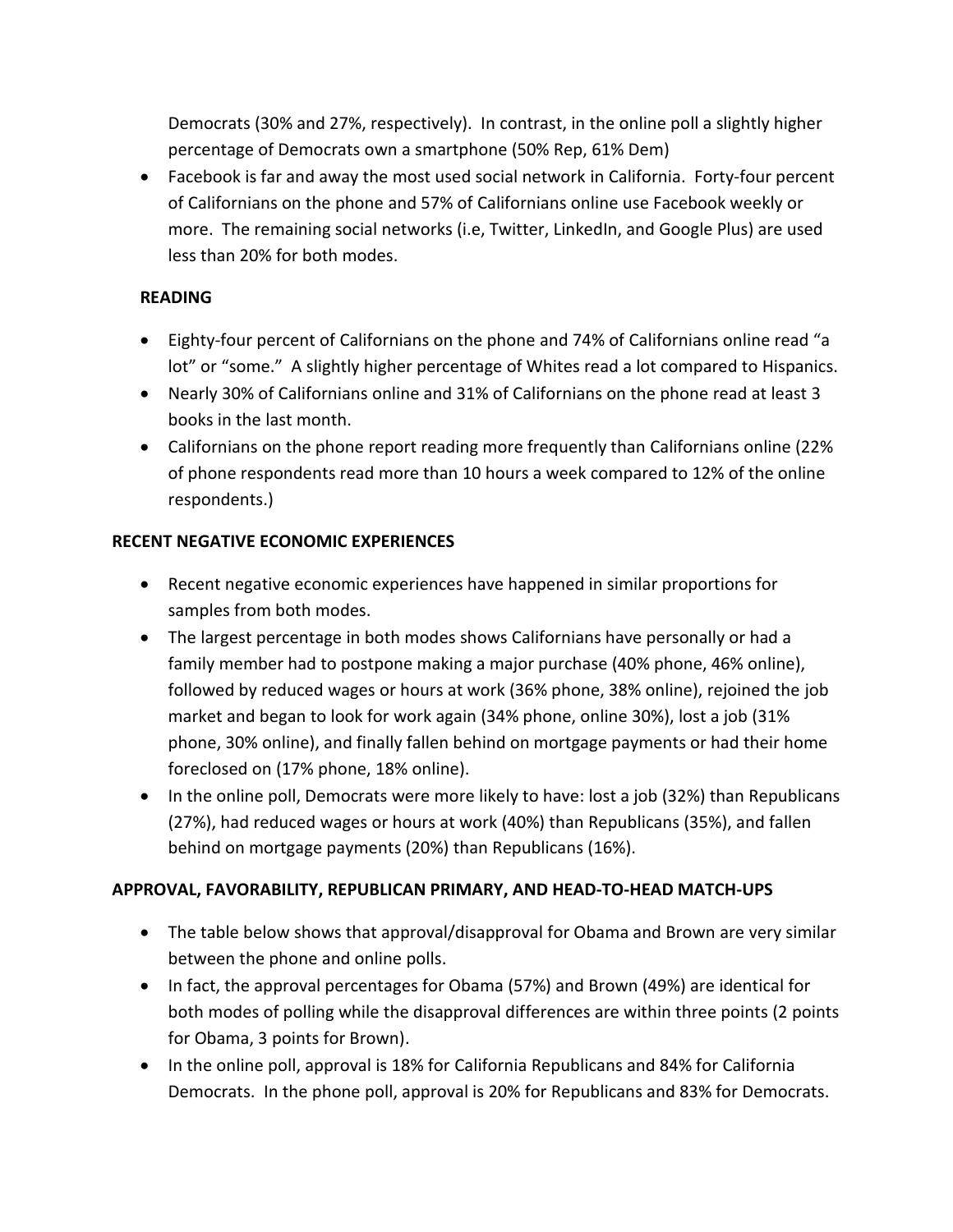- The favorable percentages between modes are also quite similar in being within the margin of error (MOE) (+/- 2.26% for entire online survey) for Brown (51% phone, 49% online) and Romney (37% phone, 35% online) and just outside the MOE for Santorum (28% phone, 25% online).
- In terms of party registration differences, in the online poll California Democrats support the president at 85%, while for California Republicans support is only 18%. In contrast, Mitt Romney has the support of 70% of Republicans, but only 15% of Democrats. Santorum's support among Republicans at 52% is clearly less than Romney's support among Republicans.
- In general, the phone poll has higher percentages of favorability and lower percentages of unfavorability. This may be because the online poll has a slightly more educated and tech-savvy population, who may be more cynical about politicians in general.
- In addition, the differences between modes are greater for Brown, Gingrich, Santorum, and Paul. There is no readily available explanation for this finding.
- With respect to the Republican primary, the two modes are also similar and generally within or just outside the MOE. The phone poll shows higher percentages of approval for Santorum, while the online poll shows higher percentages of approval for Romney. This may be due to having a slightly higher percentage of moderate voters in the online poll.
- Generally speaking, the head-to-head match-ups show the most similarity in percentages between modes. Each time Obama is paired against a Republican challenger, the difference in his approval numbers between modes is within the MOE. Also, the approval for the Republican challengers between modes is within 4 points in all cases.
- In the online poll, the head-to-head match-up between Obama and Romney shows that Republicans support Romney at 78%, but Obama at only 16%. Conversely, Democrats support Obama at 88%, but Romney at only 8%.
- In the phone poll, the head-to-head match-up between Obama and Romney shows that California Republicans support Romney at 76%, but Obama at only 17%. Conversely, California Democrats support Obama at 84%, but Romney are at only 11%.
- The two modes have similar levels of presidential approval. Seventy-one percent of issues are within the MOE as shown in the table below for jobs (online,  $R - 27\%$ , D – 76%), taxes (online, R – 18%, D – 71%), health care (online, R – 15%, D – 75%), immigration (online,  $R - 14\%$ ,  $D - 60\%$ ), and women's health (online,  $R - 23\%$ ,  $D - 76\%$ ).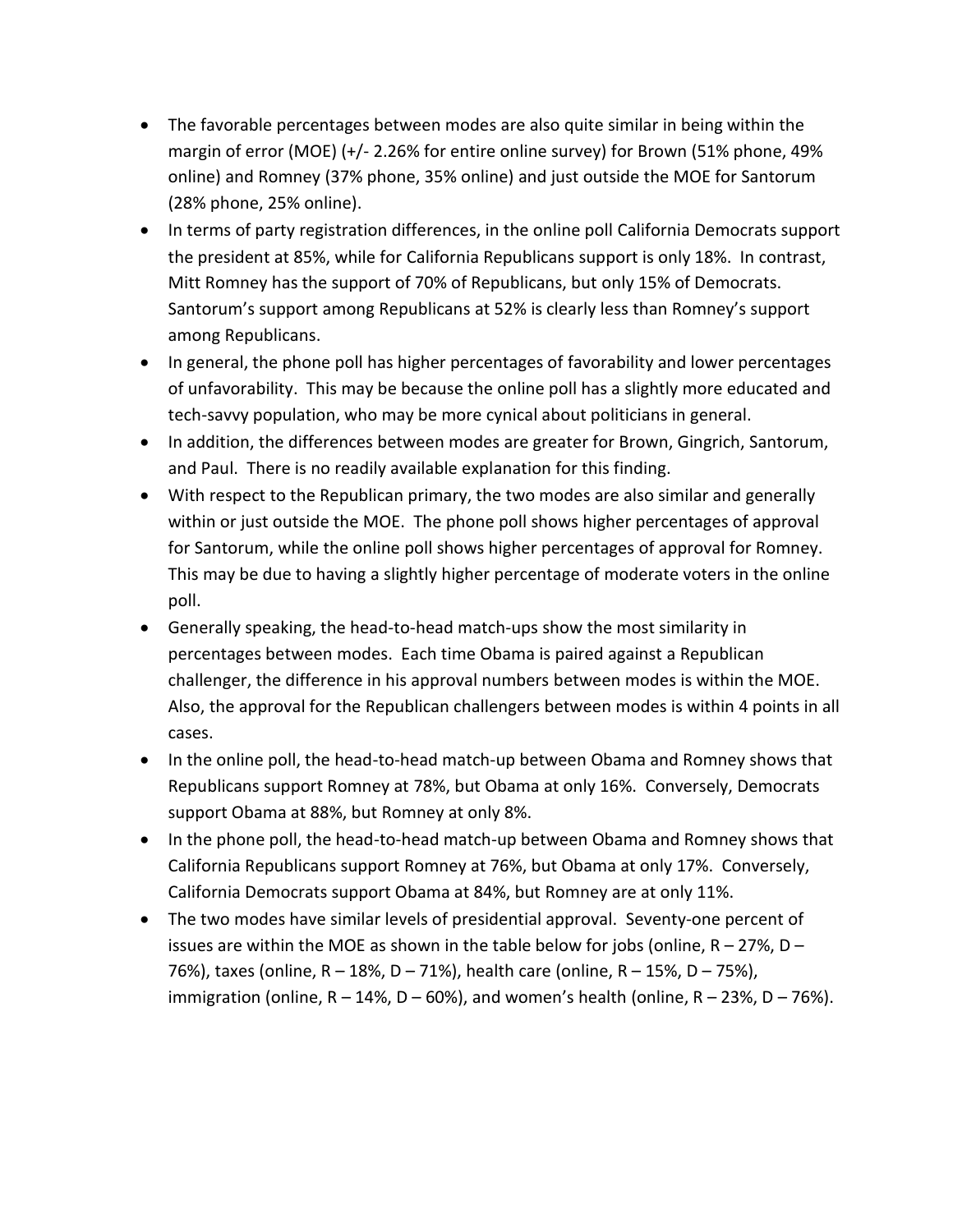|                           | Greenberg,                                            |             |                                                           |             |                |
|---------------------------|-------------------------------------------------------|-------------|-----------------------------------------------------------|-------------|----------------|
|                           | Quinlan, Rosner/American<br>Viewpoint<br>(phone poll) |             | M4 Strategies/Tulchin<br><b>Research</b><br>(online poll) |             |                |
|                           |                                                       |             |                                                           |             |                |
|                           |                                                       |             |                                                           |             |                |
|                           |                                                       |             |                                                           |             | Diff in        |
|                           |                                                       |             | Approv/                                                   |             | approv/        |
|                           | Approv/                                               | $App - Dis$ | <b>Disapprov</b>                                          | $App - Dis$ | dispprov or    |
|                           | <b>Disapprov or</b>                                   | or          | <b>or</b>                                                 | or          | fav/unfav b/w  |
|                           | Fav/Unfav                                             | Fav/Unfav   | Fav/Unfav                                                 | Fav/Unfav   | GQR and M4     |
| Approval/Disapproval      |                                                       |             |                                                           |             |                |
| Obama                     | 57/38                                                 | 19          | 57/40                                                     | 17          | $\overline{2}$ |
| <b>Brown</b>              | 49/35                                                 | 14          | 49/38                                                     | 11          | 3              |
| Favorable/Unfavorable     |                                                       |             |                                                           |             |                |
| Obama                     | 62/36                                                 | 26          | 57/39                                                     | 18          | 8              |
| <b>Brown</b>              | 51/35                                                 | 26          | 49/39                                                     | 10          | 16             |
| Romney                    | 37/47                                                 | $-10$       | 35/52                                                     | $-17$       | $-7$           |
| Gingrich                  | 25/59                                                 | $-34$       | 19/67                                                     | $-48$       | $-14$          |
| Santorum                  | 28/47                                                 | $-19$       | 25/57                                                     | $-32$       | $-13$          |
| Paul                      | 30/41                                                 | $-11$       | 25/51                                                     | $-26$       | $-15$          |
| <b>Republican primary</b> |                                                       |             |                                                           |             |                |
| <b>Total Romney</b>       | 42                                                    |             | 47                                                        |             | $-5$           |
| <b>Total Gingrich</b>     | 12                                                    |             | 13                                                        |             | $-1$           |
| <b>Total Paul</b>         | 10                                                    |             | 11                                                        |             | $\mathbf{-1}$  |
| <b>Total Santorum</b>     | 23                                                    |             | 20                                                        |             | 3              |
| Head-to-head match-ups    |                                                       |             |                                                           |             |                |
| Obama/Romney              |                                                       |             |                                                           |             |                |
| <b>Total Obama</b>        | 57                                                    |             | 58                                                        |             | $-1$           |
| <b>Total Romney</b>       | 36                                                    |             | 33                                                        |             | 3              |
| Obama/Gingrich            |                                                       |             |                                                           |             |                |
| <b>Total Obama</b>        | 62                                                    |             | 61                                                        |             | 1              |
| <b>Total Gingrich</b>     | 30                                                    |             | 26                                                        |             | 4              |
| Obama/Santorum            |                                                       |             |                                                           |             |                |
| Total Obama               | 61                                                    |             | 60                                                        |             | $\mathbf{1}$   |
| <b>Total Santorum</b>     | 32                                                    |             | 29                                                        |             | 3              |
| Obama/Paul                |                                                       |             |                                                           |             |                |
| <b>Total Obama</b>        | 57                                                    |             | 59                                                        |             | $-2$           |
| <b>Total Paul</b>         | 30                                                    |             | 26                                                        |             | 4              |
| Approval/disapproval of   |                                                       |             |                                                           |             |                |
| president on the issues   |                                                       |             |                                                           |             |                |
| Jobs                      | 53/43                                                 | 10          | 54/43                                                     | 11          | $-1$           |
| The economy               | 51/47                                                 | 4           | 47/50                                                     | $-3$        | $-7$           |
| The federal deficit       | 41/53                                                 | $-12$       | 36/57                                                     | $-21$       | -9             |
| <b>Taxes</b>              | 50/45                                                 | 5           | 48/45                                                     | 3           | $\overline{2}$ |